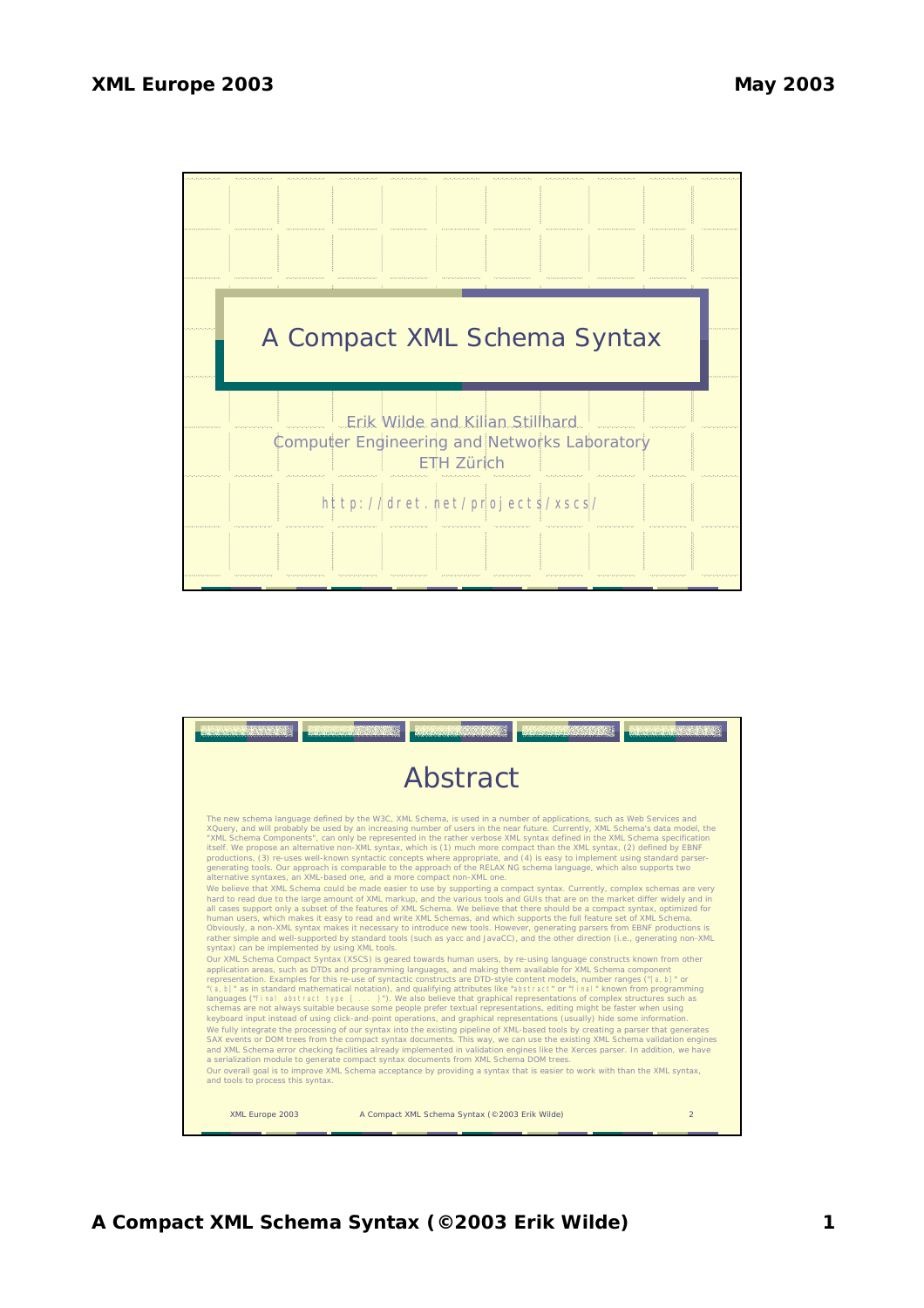

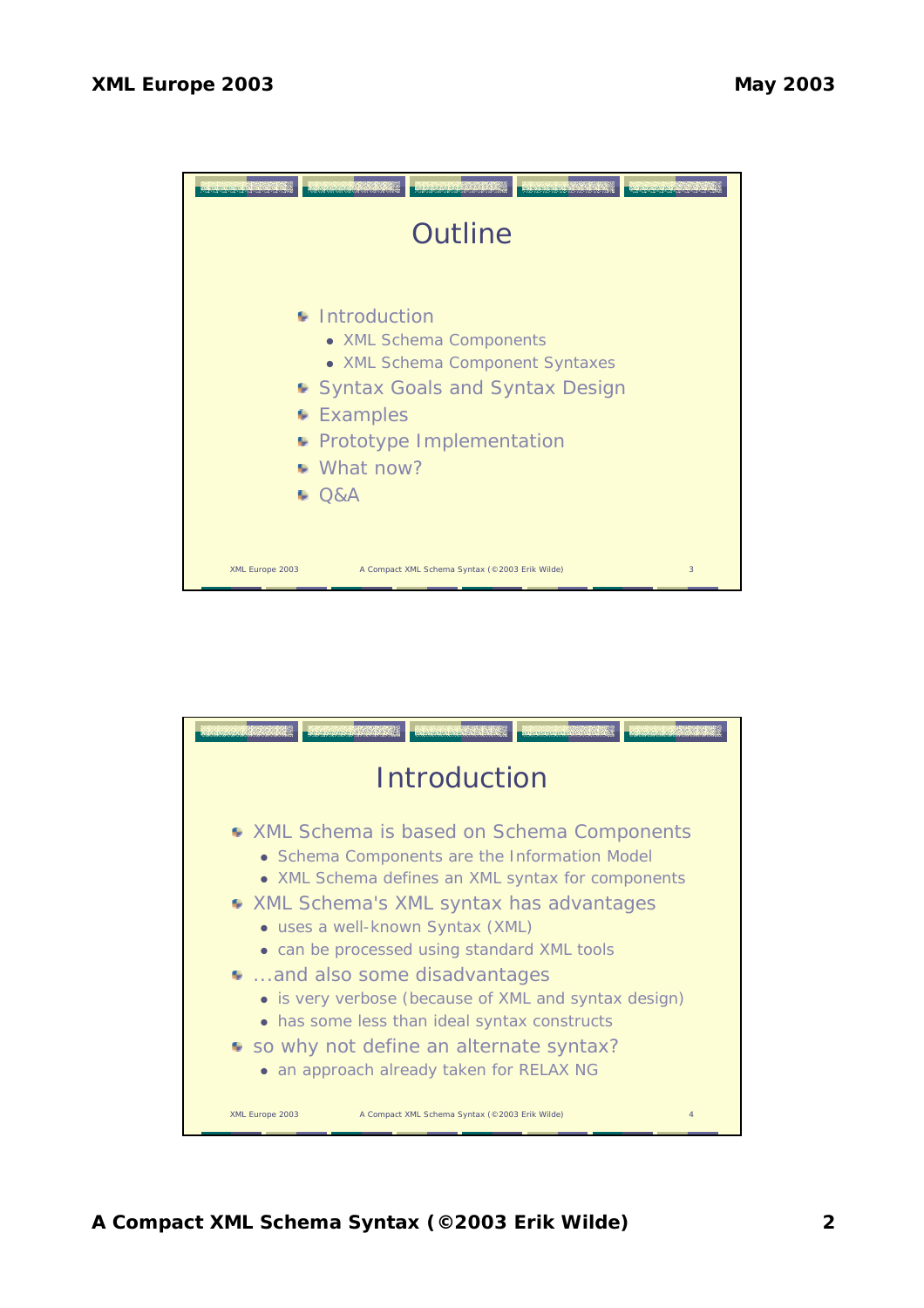

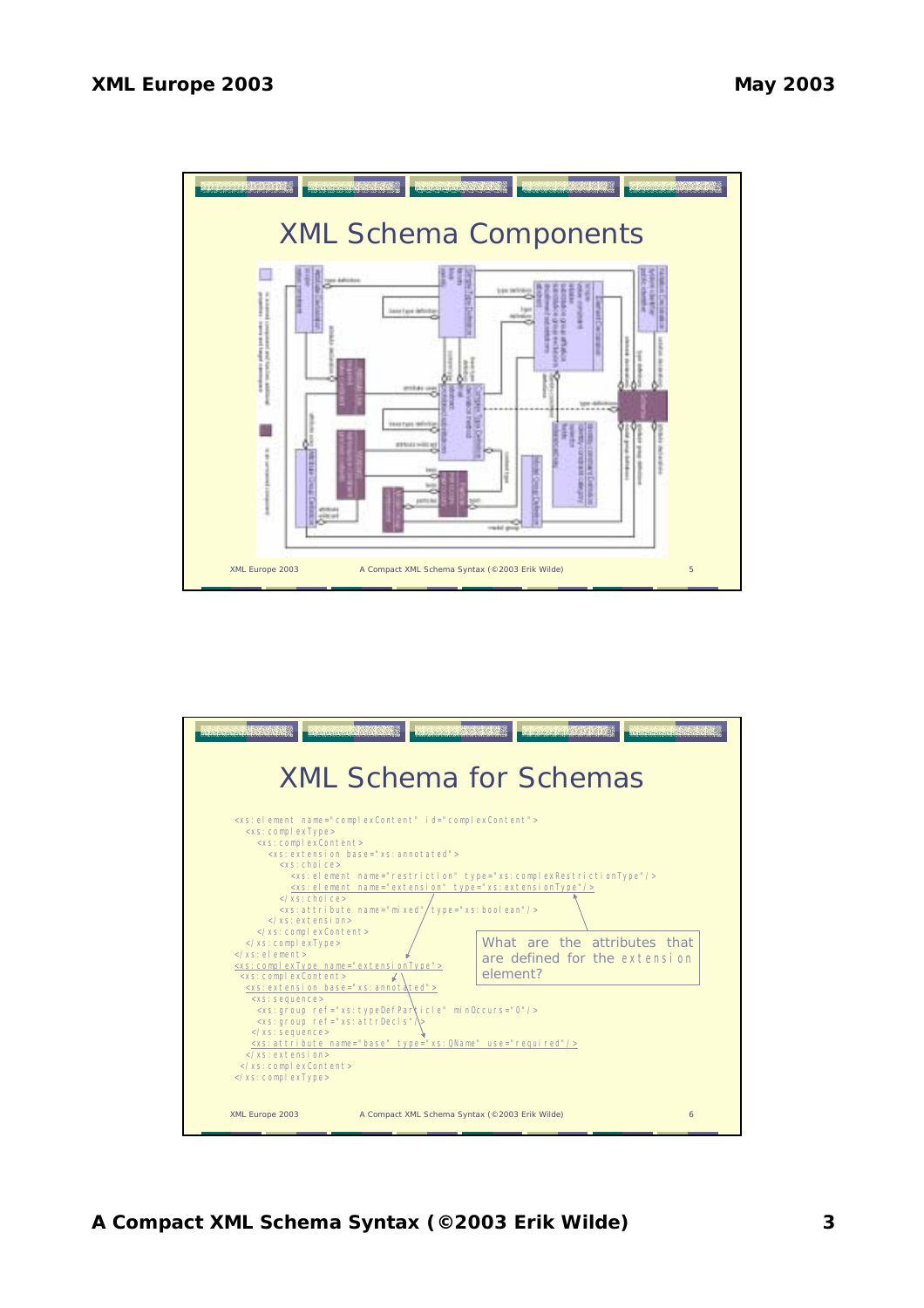

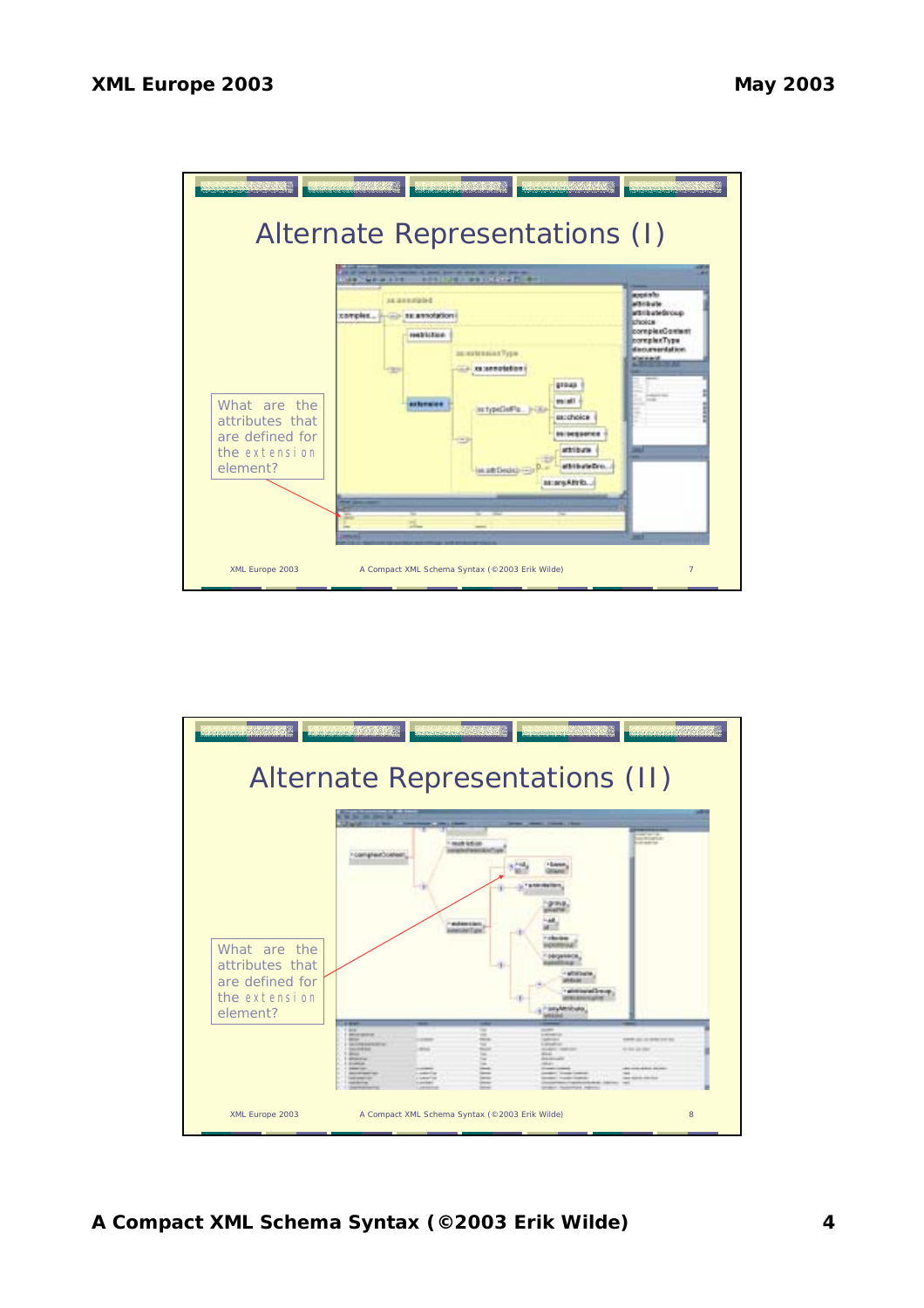

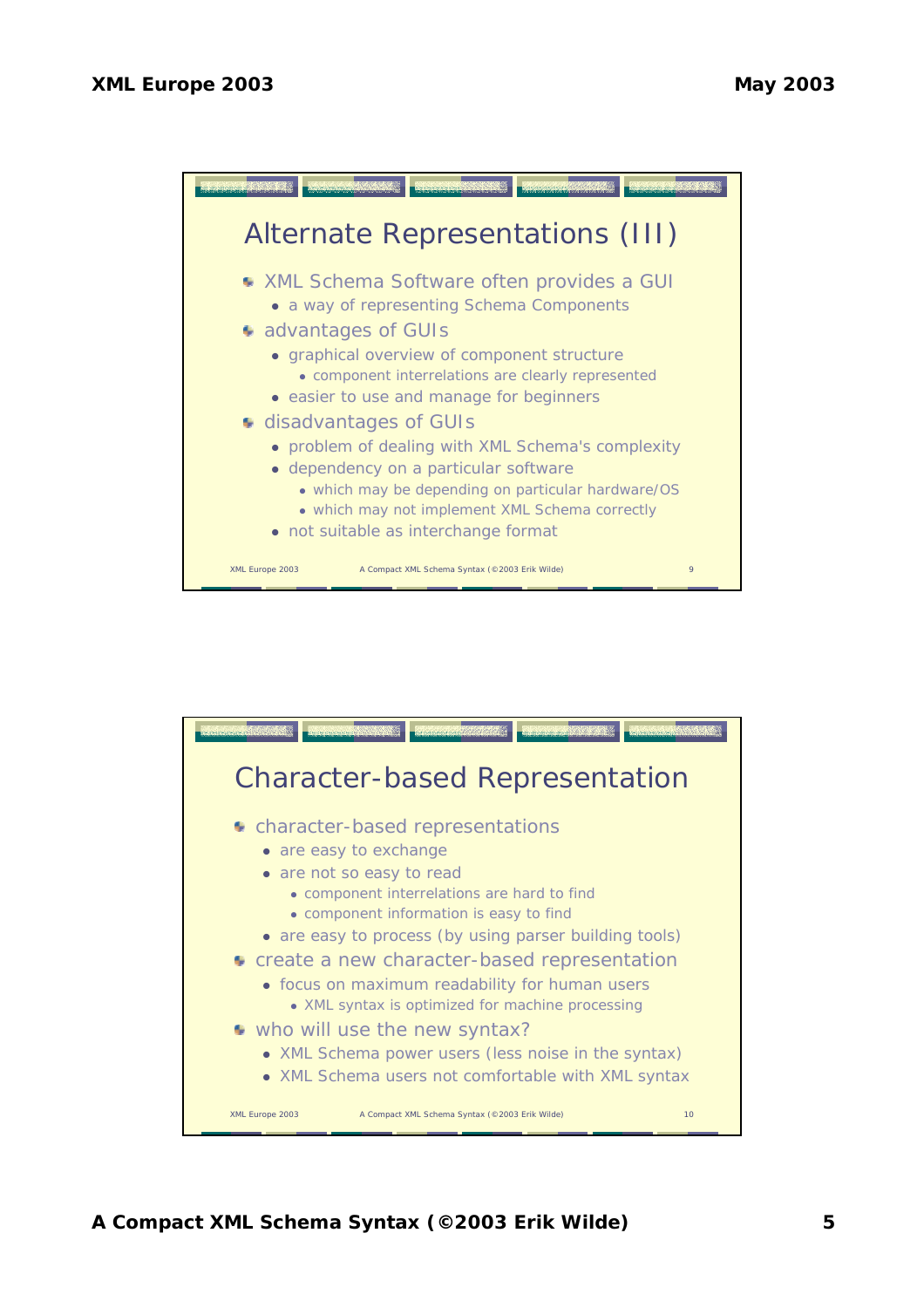

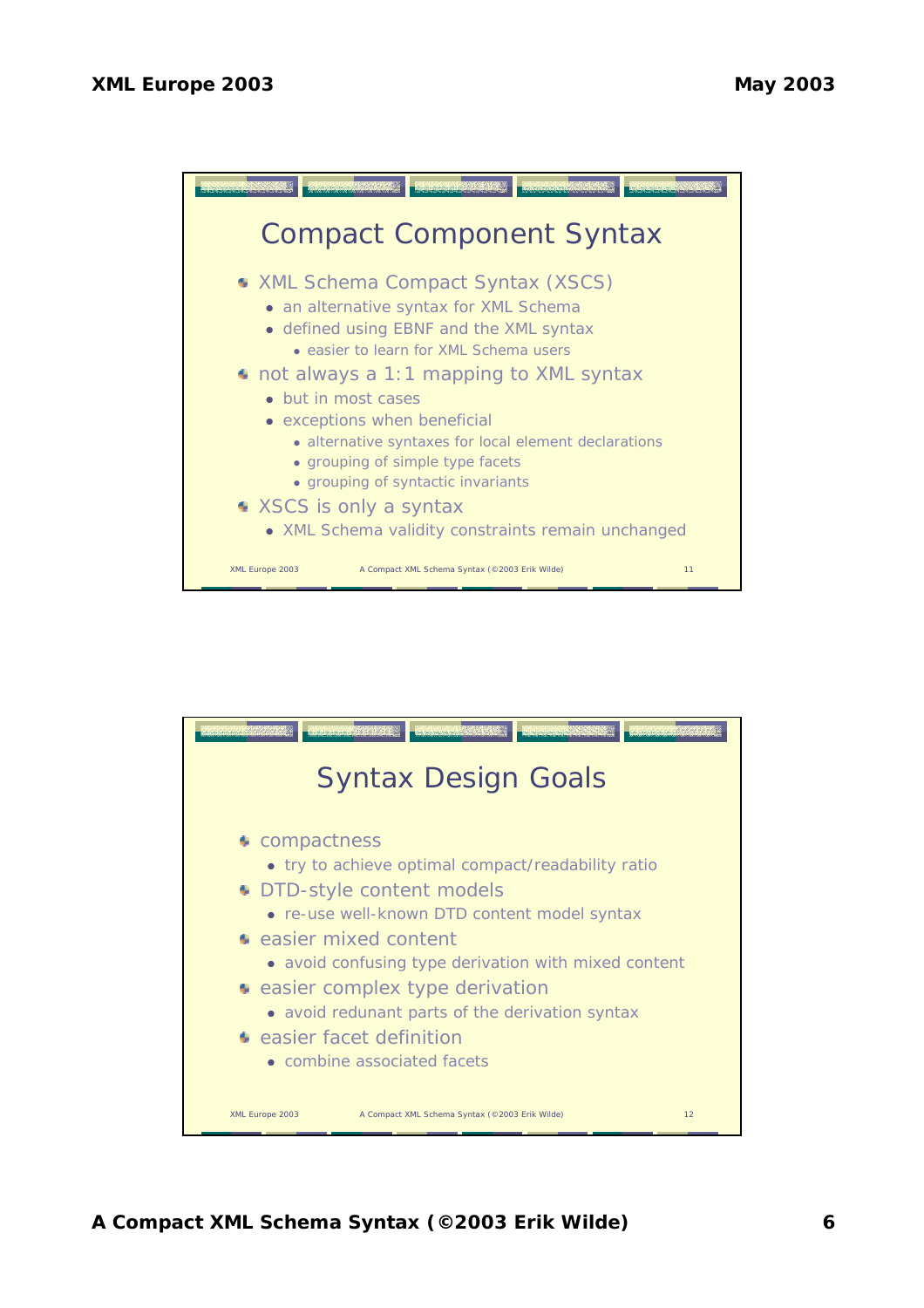

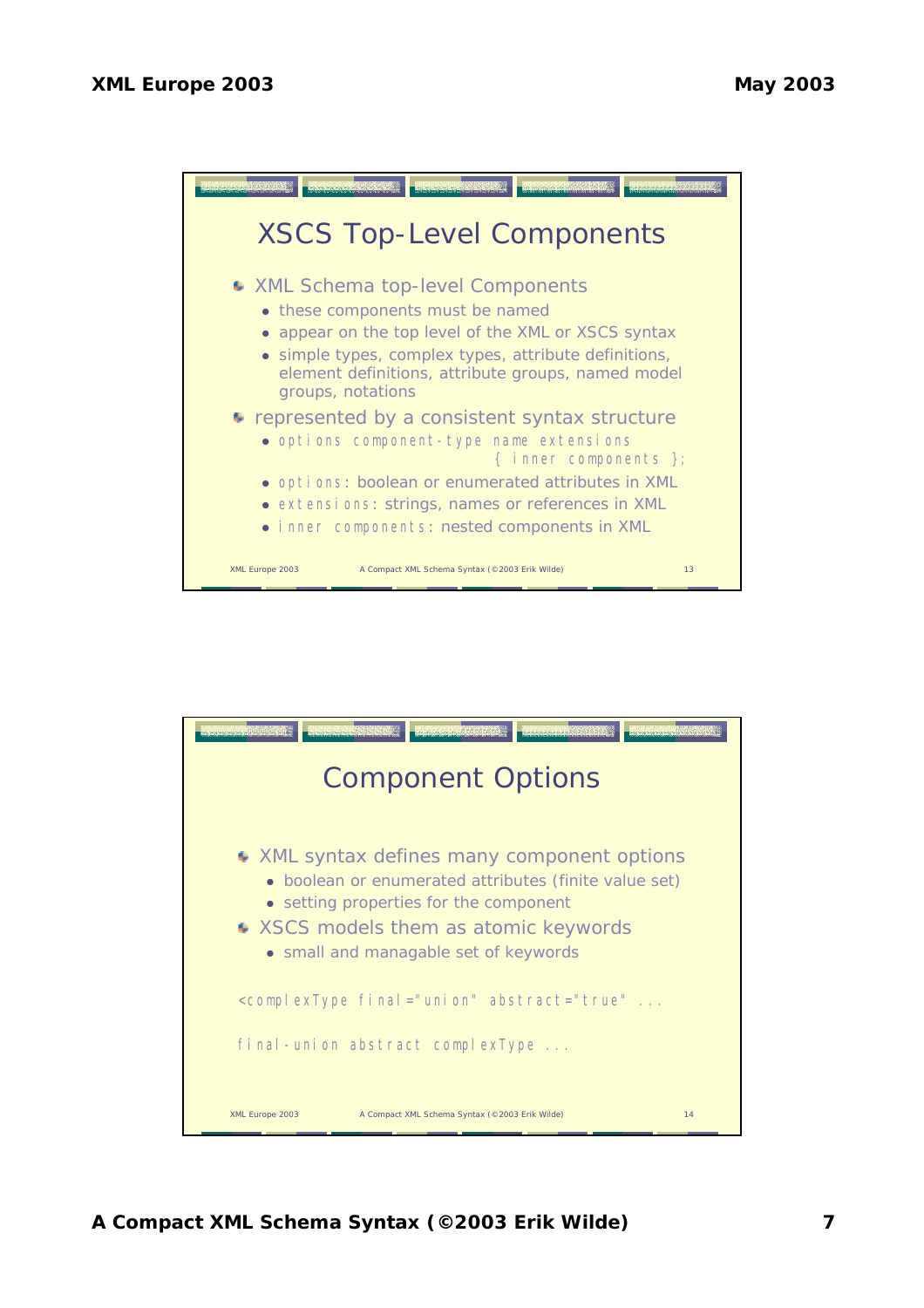

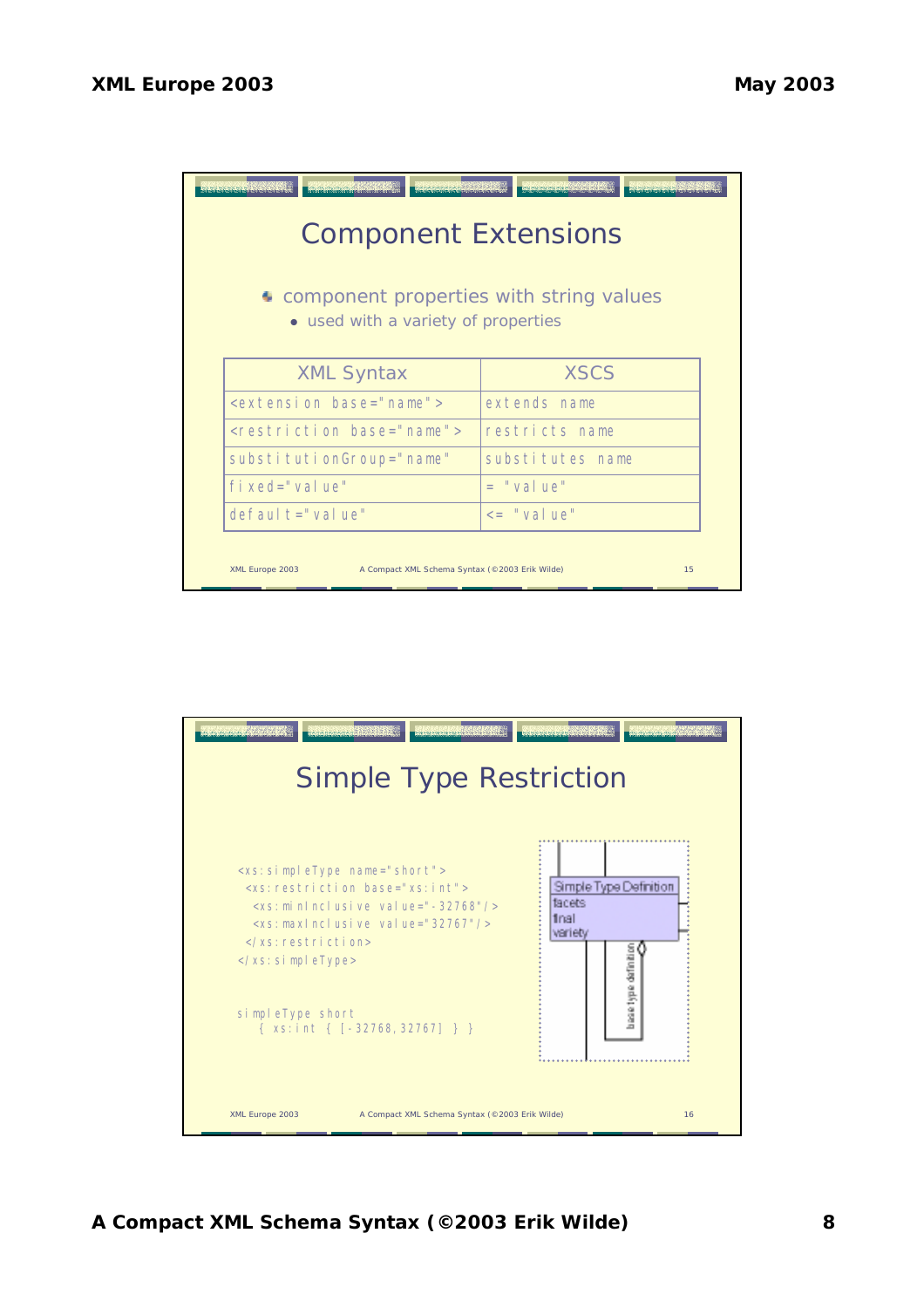

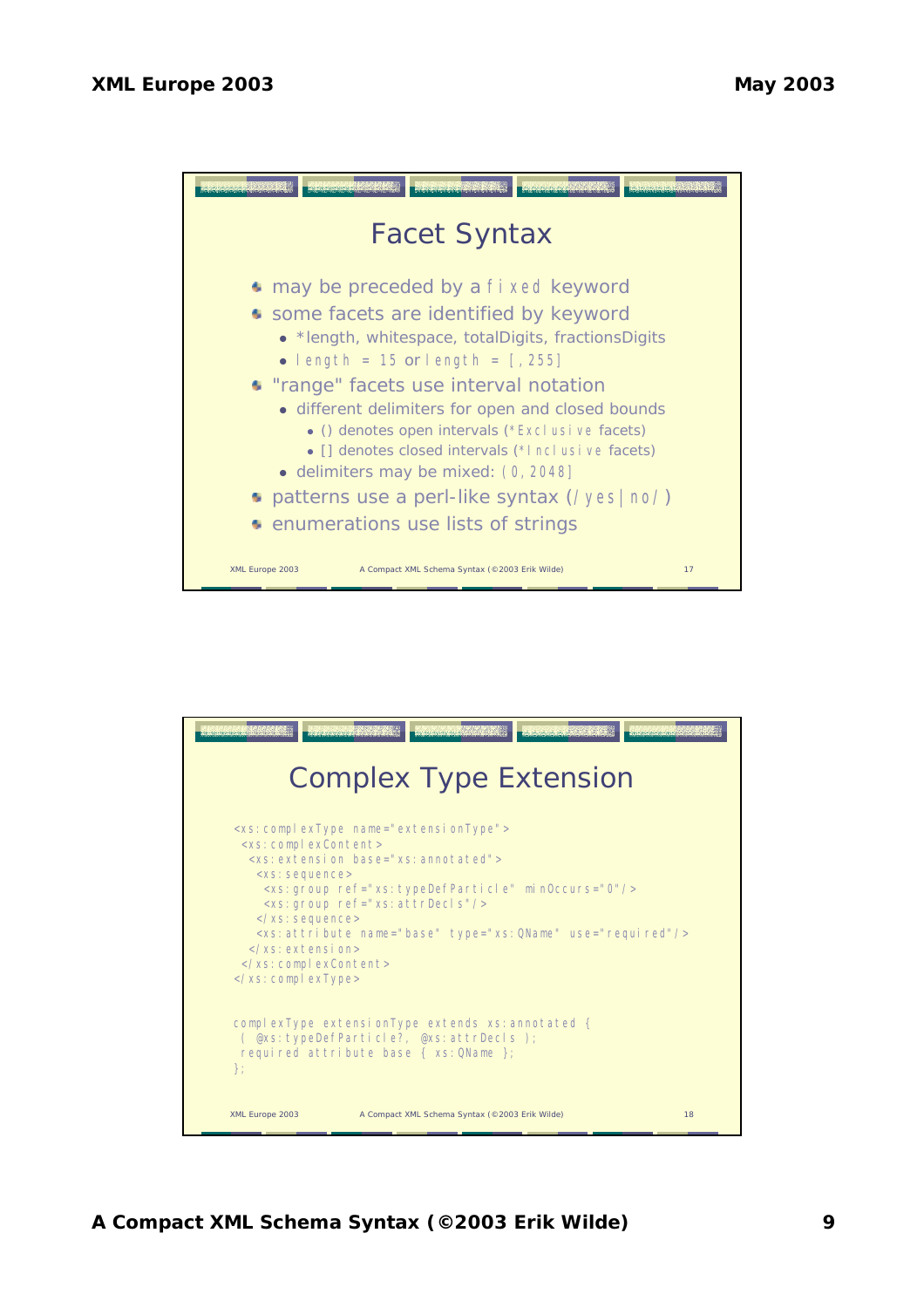

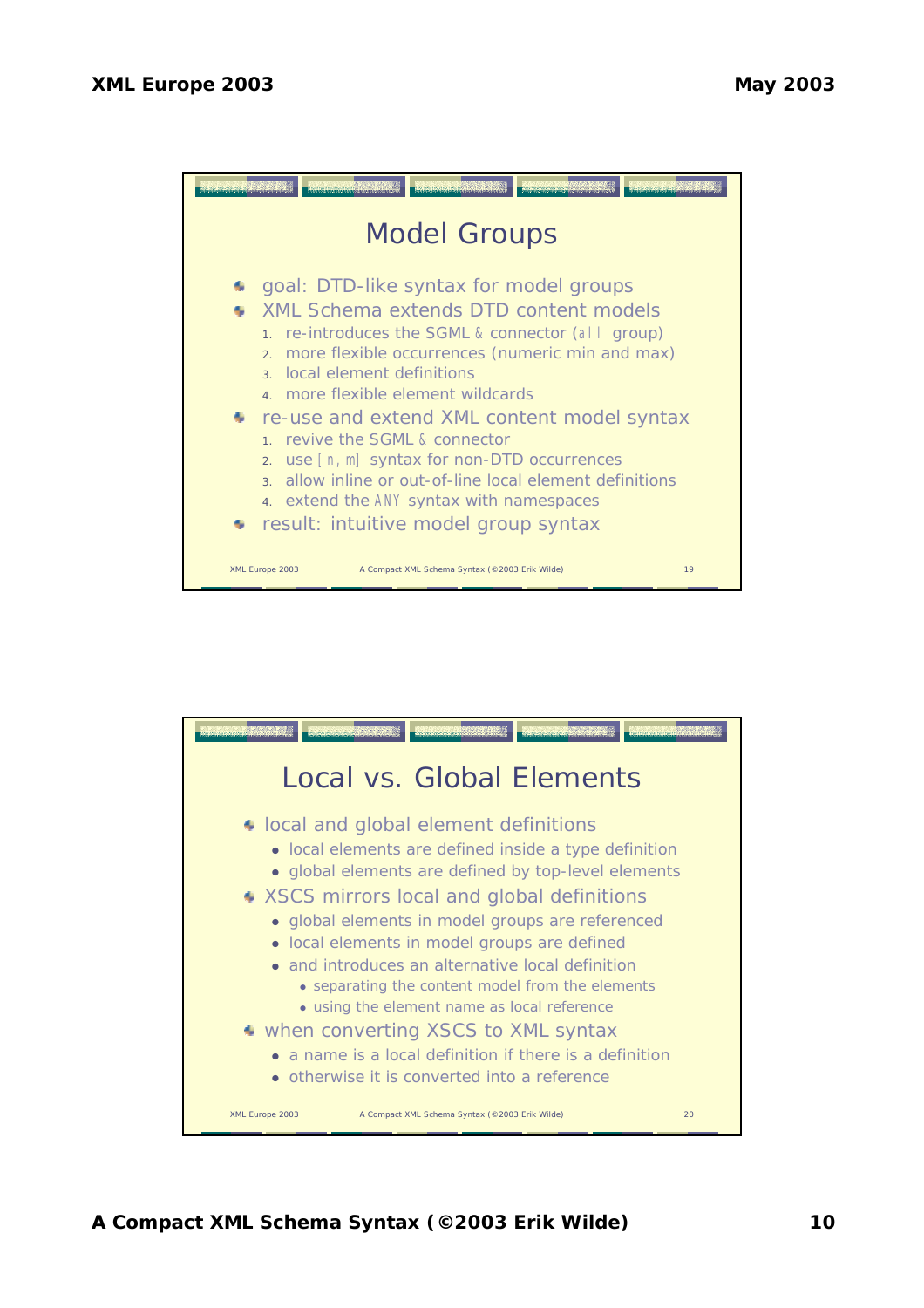

| <b>Construction of California</b><br><u>ng ng ng ng mga kalimitang ng </u><br><b>POPULATIONS</b><br>promo nomo no no homo no homo<br>Local Element Declarations (II) |                                                                                                                                        |    |  |  |  |  |  |
|----------------------------------------------------------------------------------------------------------------------------------------------------------------------|----------------------------------------------------------------------------------------------------------------------------------------|----|--|--|--|--|--|
|                                                                                                                                                                      | element page {<br>( head { string },<br>section { string } $[, 4],$<br>foot { $string$ } $)$ }                                         |    |  |  |  |  |  |
|                                                                                                                                                                      | element page {<br>(head, section $[4]$ , foot)<br>element head { string }<br>element section { string }<br>element foot { $string$ } } |    |  |  |  |  |  |
| XML Europe 2003                                                                                                                                                      | A Compact XML Schema Syntax (@2003 Erik Wilde)                                                                                         | 22 |  |  |  |  |  |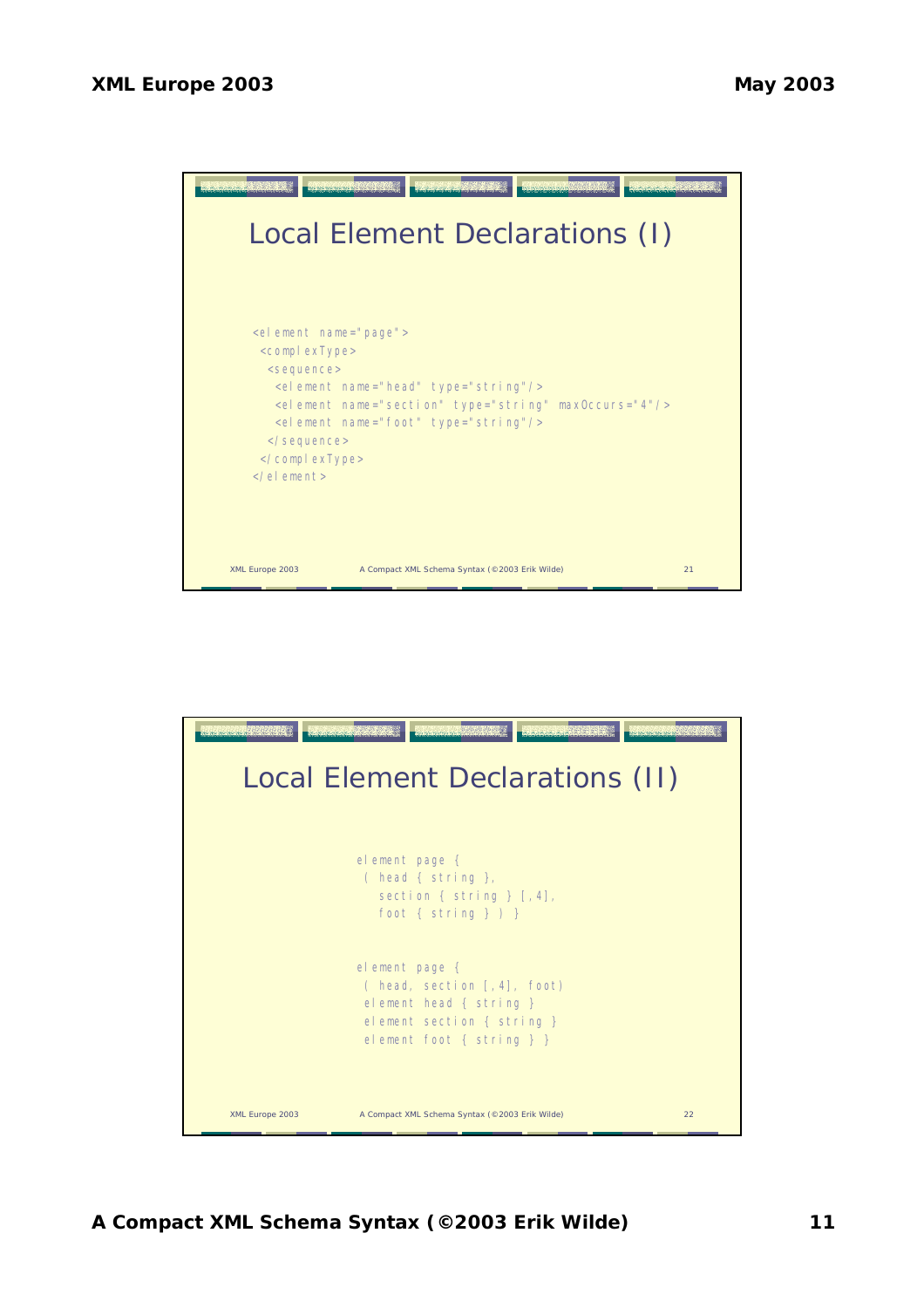| <b>DECIMENTATION OF A CARD AND ARTICLE</b><br><b>RAKARAKARAKARAK</b><br>recorded to the<br><b>XSCS Results</b>                                                                                |            |             |           |            |             |           |  |  |  |
|-----------------------------------------------------------------------------------------------------------------------------------------------------------------------------------------------|------------|-------------|-----------|------------|-------------|-----------|--|--|--|
| ● XSCS version of the Schema for Schemas<br>• stripped annotations and XML comments<br>• removed all empty lines<br>• whitespace characters do not count<br>• used "reasonable" line wrapping |            |             |           |            |             |           |  |  |  |
|                                                                                                                                                                                               | Lines      |             |           | Characters |             |           |  |  |  |
|                                                                                                                                                                                               | <b>XML</b> | <b>XSCS</b> | Reduction | <b>XML</b> | <b>XSCS</b> | Reduction |  |  |  |
| datatypes.xsd                                                                                                                                                                                 | 502        | 126         | 75%       | 14030      | 4520        | 68%       |  |  |  |
| structures, xsd                                                                                                                                                                               | 936        | 315         | 66%       | 23820      | 9238        | 61%       |  |  |  |
| XML Europe 2003<br>A Compact XML Schema Syntax (@2003 Erik Wilde)<br>23                                                                                                                       |            |             |           |            |             |           |  |  |  |